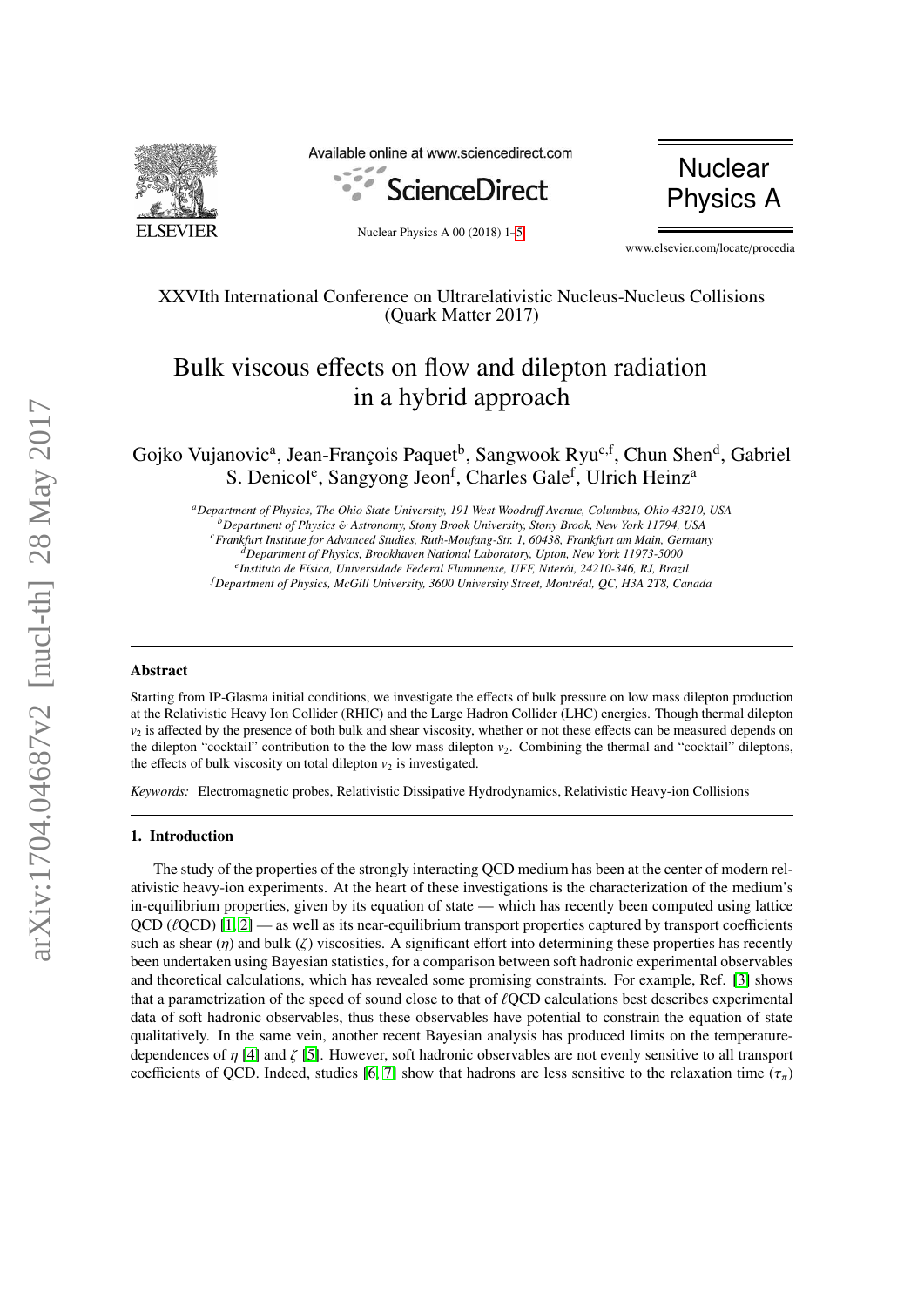of shear pressure than to *n*, for example. Electromagnetic (EM) probes, on the other hand, do show an increased sensitivity to  $\tau_{\pi}$  [\[7\]](#page-3-7), while also being quite sensitive to other transport coefficients [\[8,](#page-3-8) [9,](#page-3-9) [10,](#page-3-10) [11\]](#page-3-11); thus hadronic and EM observables complement each other. This contribution focuses on a particular subcategory of EM radiation, namely lepton pair (or dilepton) emission. Our goal is further enhance our understanding of the sensitivity of dileptons to transport coefficients, in particular to bulk viscosity.

## 2. Dilepton production

We consider two categories of dilepton radiation. The first is the thermal emission originating from the hydrodynamical evolution of the medium itself. The second source are the "cocktail" dileptons, composed of late direct decays of vector mesons and Dalitz decays of mesons into lepton pairs [\[12\]](#page-3-12).

At leading order in the electromagnetic coupling  $\alpha$ , and to all orders in the QCD coupling  $\alpha_s$  the thermal properties can be written as: dilepton rates can be written as:

$$
\frac{d^4R}{d^4p} = -\frac{\alpha}{12\pi^4} \frac{1}{M^2} \frac{\text{Im}\Pi_{\text{R},\gamma^*}}{\exp\left[p \cdot u/T\right] - 1},\tag{1}
$$

where  $M^2 = p^{\mu} p_{\mu}$  is the virtual photon invariant mass,  $p^{\mu}$  is the virtual photon four momentum,  $u^{\mu}$  is the virtual photon four momentum,  $u^{\mu}$  is the column that  $T$  is the column while  $T$  is its temperat four velocity of the emitting medium, while  $T$  is its temperature —  $u^{\mu}$  and  $T$  are obtained by solving the hydrodynamical equations of motion, see below — and  $\Pi_{R, \gamma^*} = g_{\mu\nu} \Pi_{R, \gamma^*}^{\mu\nu}$  is the trace of the retarded virtual photon self-energy photon self-energy.

The thermal dilepton rate is computed by combining rates using hadronic and partonic degrees of freedom. The partonic dilepton emission rate stems from a calculation of quark-antiquark annihilation in the Born approximation. This dilepton rate is directly proportional to the quark/antiquark distribution functions [\[13\]](#page-3-13), that, in a dissipative medium, acquire viscous corrections accounting for the deformation viscosity induces on the thermal equilibrium momentum distribution. The correction related to the shear tensor is computed using the 14-moment approximation first proposed by Israel and Stewart [\[14,](#page-3-14) [15\]](#page-3-15), whereas the correction arising from to bulk viscous pressure is calculated following the method described in Refs. [\[10,](#page-3-10) [16\]](#page-3-16). In the hadronic medium (HM), the major source of dileptons originates from in-medium decay of vector mesons, which is well described by the Vector Meson Dominance (VMD) model. The hadronic dilepton rate in VMD is proportional to the imaginary part of the in-medium vector meson (*V*) propagator Im  $\left[ D_{V}^{\text{R}}\right]$ , which in turn requires the knowledge of the self-energy Π<sub>V</sub> of vector mesons in the medium. Of course, Π*<sup>V</sup>* includes dissipative contributions. The inviscid rate and its shear viscous corrections are discussed in detail in Ref. [\[13\]](#page-3-13). Bulk viscous corrections to the thermal distribution function are computed using results derived in Refs. [\[10,](#page-3-10) [17\]](#page-3-17). The interpolation between the hadronic and partonic degrees of freedom is done using a switching function that is linear in the QGP fraction inside a space-time cell. Consistent with the employed equation of state [\[18\]](#page-4-0), this linear interpolation is performed within the interval 184 < *<sup>T</sup>* < <sup>220</sup> MeV. Thermal dilepton emission was only evaluated above the switching temperature, see discussion below.

Lastly, the dilepton cocktail is computed using two different approaches. The first solely uses a hydrodynamical calculation to obtain the final hadronic spectrum; this is done via the Cooper-Frye formalism including hadronic resonance decays. The second approach dynamically evolves hadrons below the switching surface with UrQMD, without letting those hadrons decay into dileptons during UrQMD evolution, thus capturing additional hadronic dynamics modifying the hadron momentum distributions to be decayed into dileptons. In both cases, the final hadron spectrum is decayed into dileptons through VMD [\[12\]](#page-3-12).

# 3. Initial conditions and viscous hydrodynamics

The hydrodynamical evolution equations are initialized with IP-Glasma initial conditions [\[10,](#page-3-10) [19\]](#page-4-1). The dynamical evolution of the fluid consists of energy-momentum conservation  $\partial_{\mu}T^{\mu\nu} = 0$ , and relaxation equations for the dissipative bulk pressure (II) and shear tensor ( $\pi^{\mu\nu}$ ). The energy-momentum tensor is equations for the dissipative bulk pressure (Π) and shear tensor ( $\pi^{\mu\nu}$ ). The energy-momentum tensor is decomposed as  $T^{\mu\nu} = \epsilon \nu^{\mu} \nu^{\nu} = (P + \Pi) \Lambda^{\mu\nu} + \pi^{\mu\nu}$  where s is the energy density  $\nu^{\mu}$  is the flo decomposed as  $T^{\mu\nu} = \varepsilon u^{\mu} u^{\nu} - (P + \Pi) \Delta^{\mu\nu} + \pi^{\mu\nu}$ , where  $\varepsilon$  is the energy density,  $u^{\mu}$  is the flow four velocity,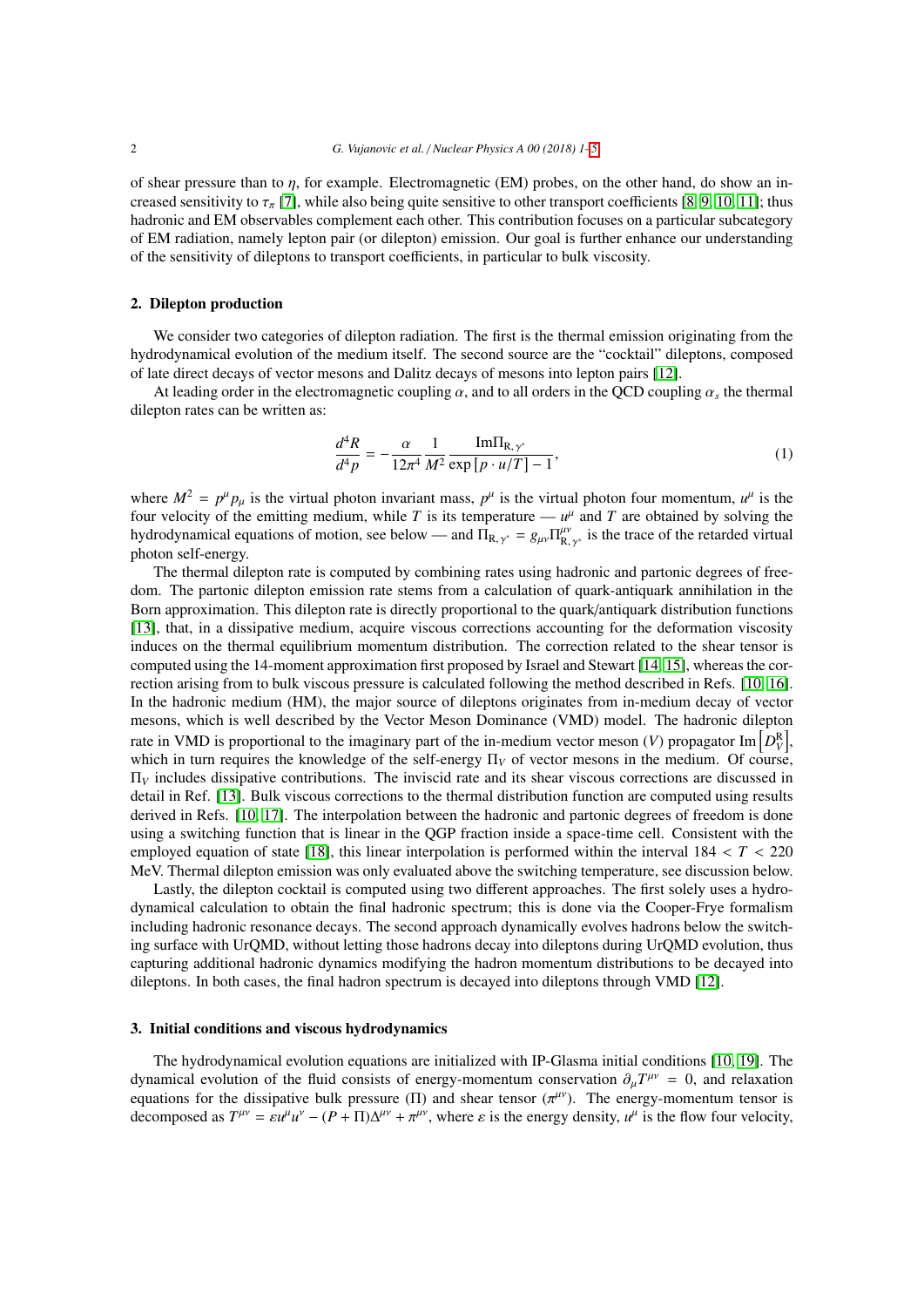*P* is the thermodynamic pressure related to  $\varepsilon$  by the equation of state *P*( $\varepsilon$ ) [\[18\]](#page-4-0),  $\Delta^{\mu\nu} = g^{\mu\nu} - u^{\mu}u^{\nu}$ , and  $g^{\mu\nu} = d \text{is} g(t - \mu - \mu)$  is the metric tensor. The relaxation equations for  $\Pi$  and  $\pi^{\mu\n$  $g^{\mu\nu} = \text{diag}(+,-,-,-)$  is the metric tensor. The relaxation equations for  $\Pi$  and  $\pi^{\mu\nu}$  are:

<span id="page-2-0"></span>
$$
\tau_{\Pi}\dot{\Pi} + \Pi = -\zeta\theta - \delta_{\Pi\Pi}\Pi\theta + \lambda_{\Pi\pi}\pi^{\alpha\beta}\sigma_{\alpha\beta},
$$
\n
$$
\tau_{\pi}\dot{\pi}^{\langle\mu\nu\rangle} + \pi^{\mu\nu} = 2\eta\sigma^{\mu\nu} - \delta_{\pi\pi}\pi^{\mu\nu}\theta + \lambda_{\pi\Pi}\Pi\sigma^{\mu\nu} - \tau_{\pi\pi}\pi^{\langle\mu}_{\alpha}\sigma^{\mu\rangle\alpha} + \phi_{\tau}\pi^{\langle\mu}_{\alpha}\pi^{\mu\rangle\alpha},
$$
\n(2)

where  $\Pi = u^{\alpha} \partial_{\alpha} \Pi$ ,  $\pi^{\langle \mu \rangle} = \Delta^{\mu \nu}_{\alpha \beta} u^{\lambda} \partial_{\lambda} \pi^{\alpha \beta}$ ,  $\Delta^{\mu \nu}_{\alpha \beta} = \left( \Delta^{\mu}_{\alpha} \Delta^{\nu}_{\beta} + \Delta^{\mu}_{\beta} \Delta^{\nu}_{\alpha} \right)$ <br>The specific shear viscosity  $n/s$  — where s is the entropy do  $/(2 - (\Delta_{\alpha\beta}\Delta^{\mu\nu})/3, \theta = \partial_{\alpha}u^{\alpha}$ , and  $\sigma^{\mu\nu} = \partial^{\langle \mu}u^{\nu\rangle}$ . The specific shear viscosity  $\eta/s$  — where *s* is the entropy density — is assumed to be almost temperature independent while the specific bulk viscosity  $(\ell/s)$  is temperature-dependent as shown in Refs. [10, 10] independent, while the specific bulk viscosity (ζ/*s*) is temperature-dependent as shown in Refs. [\[10,](#page-3-10) [19\]](#page-4-1). Those references also contains further details about the prescription used to fix the second-order transport coefficients in Eqs. [\(2\)](#page-2-0). A weak temperature dependence of  $\eta/s$  is introduced by permitting for  $\eta/s$  to coefficients in Eqs. (2). A weak temperature dependence of  $\eta/s$  is introduced by permitting for  $\eta/s$  to the change slightly between collision energies, going from top RHIC energy of  $\sqrt{s_{NN}}$  = 200 GeV to LHC energy of  $\sqrt{s_{NN}}$  = 2.76 TeV. Hydrodynamical simulations are evolved until the switching temperature<br>(*T*) is reached where bydrodynamical degrees of freedom are converted to badrons. Further badronic  $(T_{sw})$  is reached, where hydrodynamical degrees of freedom are converted to hadrons. Further hadronic dynamics of the medium are performed using UrQMD simulations. The switching temperature at which the best description of the hadronic observables at top RHIC collision energy is reached was found to be  $T_{sw}^{RHIC}$  = 165 MeV, whereas at LHC energy a temperature  $T_{sw}^{LHC}$  = 145 MeV [\[10,](#page-3-10) [19\]](#page-4-1) is needed.

#### 4. Results



<span id="page-2-1"></span>Fig. 1. (Color online) (a) Dilepton  $v_2(M)$  at LHC energy with and without cocktail dileptons. Hydro Cocktail is obtained from the Cooper-Frye formalism with resonance decays. (b) Dilepton  $v_2(M)$  at top RHIC energy with/without cocktail dileptons.

The importance of the dilepton cocktail is explored in Fig. [1.](#page-2-1) Owing to the larger space-time volume described by the hydrodynamical evolution at LHC energy compared to top RHIC energy, more thermal dileptons will be radiated at LHC than at RHIC. Since this relative increase in space-time volume at LHC persists also to lower temperatures (as  $T_{sw}^{LHC} < T_{sw}^{RHIC}$ ), it is not surprising that most of the total  $v_2(M)$  of dilentons at the LHC is coming from the hydrodynamical evolution itself. Cocktail dilentons are importan dileptons at the LHC is coming from the hydrodynamical evolution itself. Cocktail dileptons are important only for  $M < 0.65$  GeV. At top RHIC energy, the overall space-time volume that is evolved hydrodynamically is smaller, thus cocktail dileptons leave a larger imprint on the overall dilepton  $v_2(M)$ , as depicted in Fig. [1b](#page-2-1). However, at top RHIC energy, differences between the two models employed to obtain the dilepton cocktail appear to be less relevant. Indeed, both UrQMD and a purely hydrodynamical calculation give rise to a similar final  $v_2(M)$ . The dynamical change caused by UrOMD of the momentum spectra of hadrons decaying into dileptons does not appear to have a large effect on the dilepton elliptic flow. To determine the role of a dynamical generation of cocktail dileptons, dilepton production during a hadronic transport evolution will be explored in the future.

At top RHIC energy, the effects of bulk viscosity relative to shear viscosity on the total  $v_2(M)$  are presented in Fig. [2.](#page-3-18) In the invariant mass windows  $0.85 < M < 0.95$  GeV and  $M > 1.1$  GeV, the ordering of the blue and red solid curves changes relative to other invariant masses. This effect is caused by a competition between thermal and cocktail dilepton  $v_2$ . Indeed, the thermal dilepton  $v_2$  in Fig. [2a](#page-3-18) shows that a medium with bulk viscosity increases thermal dilepton  $v_2$  while suppressing the dilepton cocktail  $v_2$  see Fig. [2b](#page-3-18). The reasons why bulk viscosity causes an increase in flow anisotropy of thermal dileptons will be investigated further in an upcoming publication.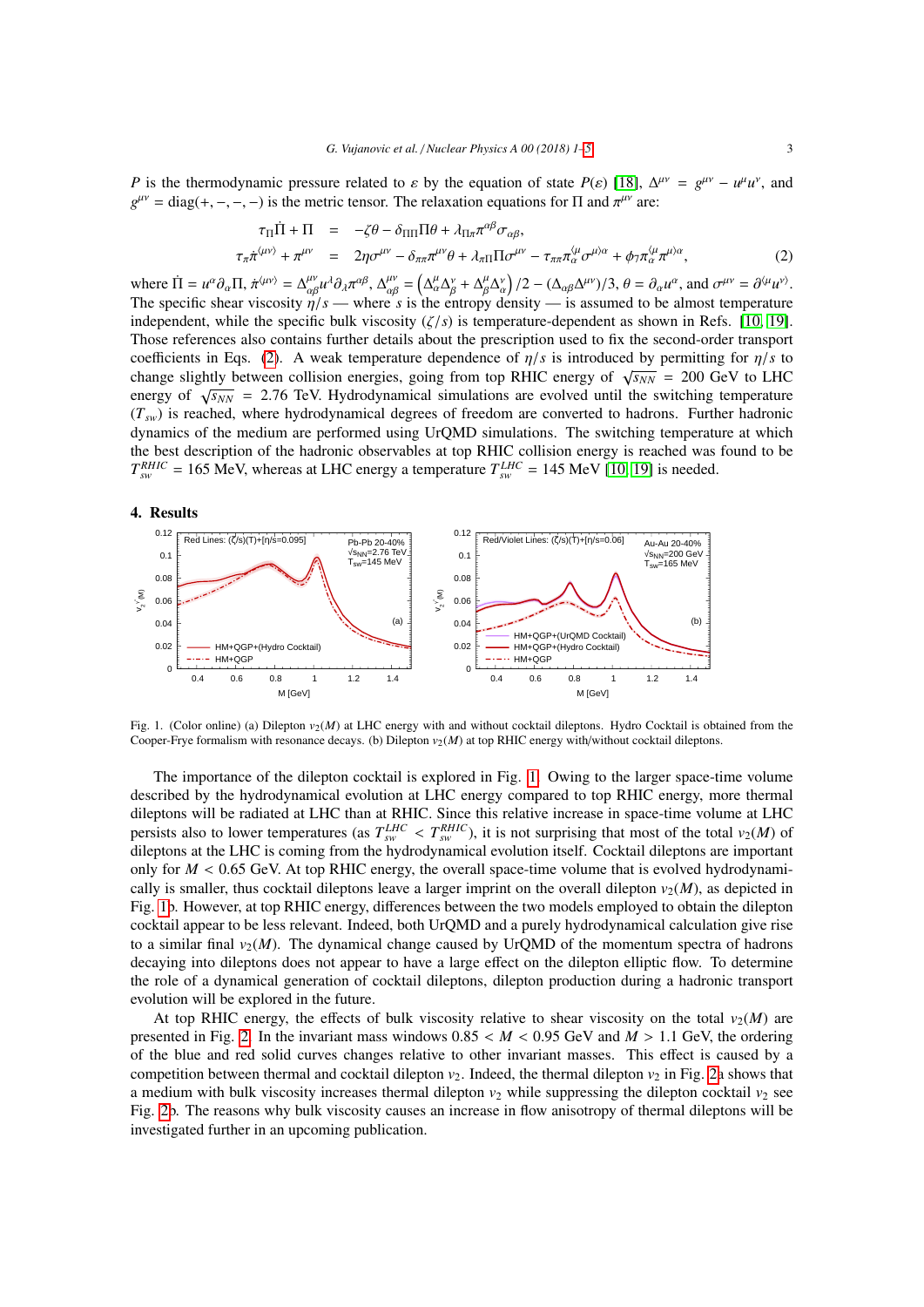

<span id="page-3-18"></span>Fig. 2. (Color online) Bulk viscous effects on the full (thermal + cocktail) and thermal dilepton  $v_2(M)$  (a) and on cocktail dilepton  $v_2(M)$  (b).

## 5. Conclusion

In this contribution, we have explored the effect of bulk viscosity and the dilepton cocktail on the overall dilepton  $v_2$ . Indeed, thermal dileptons are highly sensitive to the details of the hydrodynamical evolution both at RHIC and at LHC energies. The footprint of the dilepton cocktail is more significant at top RHIC energy than it is at the LHC energies. A more in-depth study about the effects of bulk viscosity, and of the importance of the dilepton cocktail on the total  $v_2$ , will be performed in the near future.

#### Acknowledgements

This work was supported in part by the Natural Sciences and Engineering Research Council of Canada, by the Director, Office of Energy Research, Office of High Energy and Nuclear Physics, Division of Nuclear Physics, of the U.S. Department of Energy under awards No. DE-SC0004286, DE-FG02-88ER40388, and by the National Science Foundation (in the framework of the JETSCAPE Collaboration) through award No. 1550233. G. V., G. S. D., and C. G. gratefully acknowledge support by the Fonds de Recherche du Quebec ´ — Nature et les Technologies (FRQ-NT), through the Banting Fellowship from the Government of Canada, and from the Canada Council for the Arts through its Killam Research Fellowship program, respectively. Computations were performed on the Guillimin supercomputer at McGill University under the auspices of Calcul Quebec and Compute Canada. The operation of Guillimin is funded by the Canada Foundation for ´ Innovation (CFI), the National Science and Engineering Research Council (NSERC), NanoQuebec, and the ´ Fonds de Recherche du Québec — Nature et les Technologies (FRQ-NT).

#### <span id="page-3-0"></span>References

- <span id="page-3-1"></span>[1] S. Borsanyi, Z. Fodor, C. Hoelbling, S. D. Katz, S. Krieg, K. K. Szabo, Phys. Lett. B730 (2014) 99–104.
- <span id="page-3-2"></span>[2] A. Bazavov, et al., Phys. Rev. D90 (2014) 094503.
- <span id="page-3-3"></span>[3] S. Pratt, E. Sangaline, P. Sorensen, H. Wang, Phys. Rev. Lett. 114 (2015) 202301.
- <span id="page-3-4"></span>[4] J. E. Bernhard, J. S. Moreland, S. A. Bass, J. Liu, U. Heinz, Phys. Rev. C94 (2) (2016) 024907.
- <span id="page-3-5"></span>[5] J. E. Bernhard, J. S. Moreland, S. A. Bass, Characterization of the initial state and QGP medium from a combined Bayesian analysis of LHC data at 2.76 and 5.02 TeV, these proceedings.
- <span id="page-3-6"></span>[6] H. Song, U. Heinz, Phys. Rev. C78 (2008) 024902.
- <span id="page-3-7"></span>[7] G. Vujanovic, J.-F. Paquet, G. S. Denicol, M. Luzum, S. Jeon, C. Gale, Phys. Rev. C94 (1) (2016) 014904.
- <span id="page-3-8"></span>[8] G. Vujanovic, C. Shen, G. S. Denicol, B. Schenke, S. Jeon, C. Gale, Nucl. and Part. Phys. Proc. 276–278 (2016) 113.
- <span id="page-3-9"></span>[9] G. Vujanovic, G. S. Denicol, M. Luzum, S. Jeon, C. Gale, submitted to Phys. Rev. C. [arXiv:1702.02941](http://arxiv.org/abs/1702.02941).
- <span id="page-3-10"></span>[10] J.-F. Paquet, C. Shen, G. S. Denicol, M. Luzum, B. Schenke, S. Jeon, C. Gale, Phys. Rev. C93 (4) (2016) 044906.
- <span id="page-3-11"></span>[11] G. Vujanovic, J.-F. Paquet, C. Shen, G. S. Denicol, S. Jeon, C. Gale, U. Heinz, 2017. [arXiv:1703.06164](http://arxiv.org/abs/1703.06164).
- <span id="page-3-12"></span>[12] L. G. Landsberg, Electromagnetic Decays of Light Mesons, Phys. Rept. 128 (1985) 301–376.
- <span id="page-3-13"></span>[13] G. Vujanovic, C. Young, B. Schenke, R. Rapp, S. Jeon, et al., Phys. Rev. C89 (3) (2014) 034904.
- <span id="page-3-14"></span>[14] W. Israel, Annals of Physics 100 (12) (1976) 310 – 331.
- <span id="page-3-15"></span>[15] W. Israel, J. Stewart, Annals Phys. 118 (1979) 341–372.
- <span id="page-3-16"></span>[16] L. Tinti, A. Jaiswal, R. Ryblewski, Phys. Rev. D95 (5) (2017) 054007.
- <span id="page-3-17"></span>[17] A. Jaiswal, R. Ryblewski, M. Strickland, Phys. Rev. C90 (4) (2014) 044908.